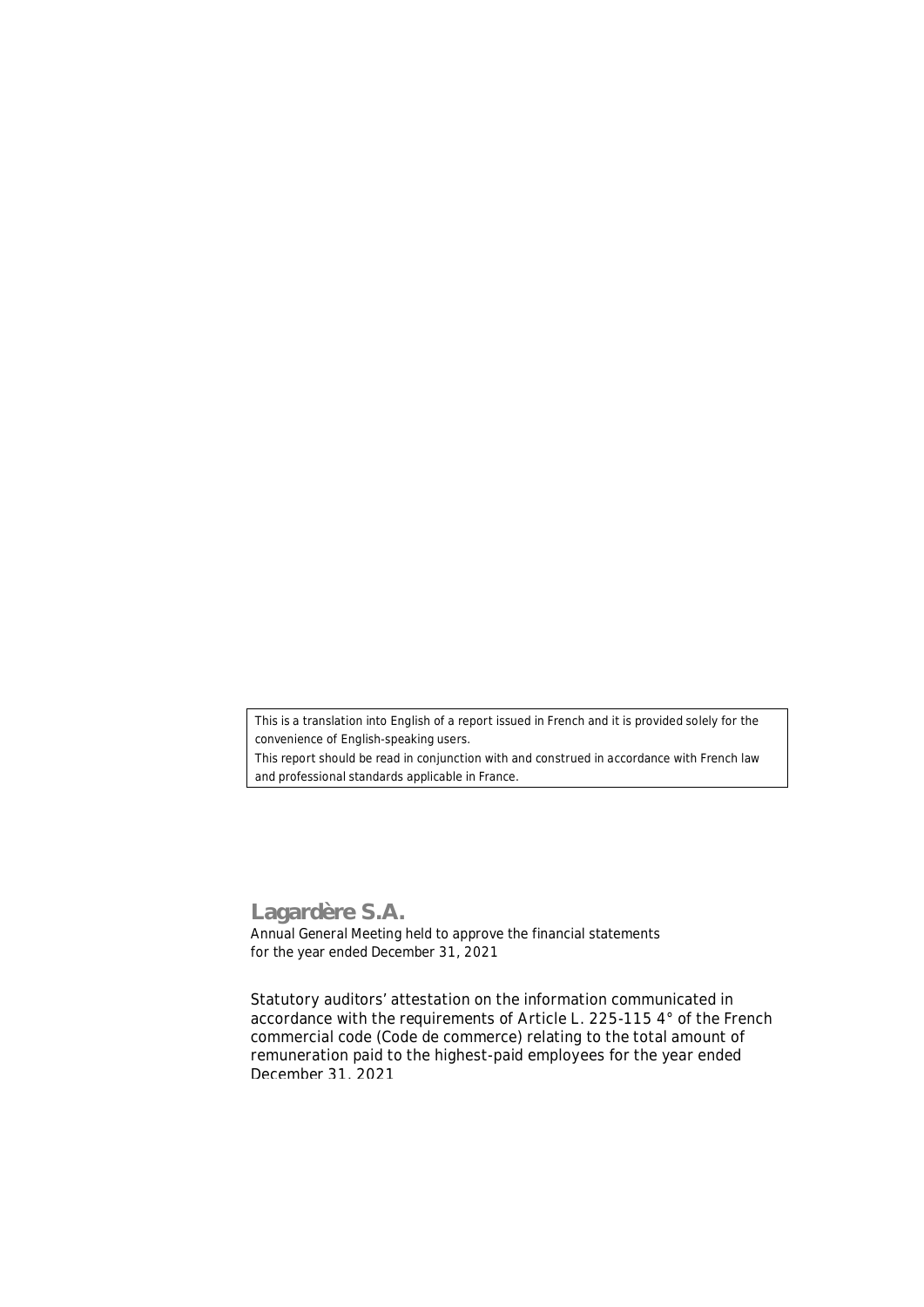## **MAZARS** Tour Exaltis

61, rue Henri Regnault 92075 Paris-La Défense cedex S.A. à directoire et conseil de surveillance au capital de € 8 320 000 784 824 153 R.C.S. Nanterre

Commissaire aux Comptes Membre de la compagnie régionale de Versailles et du Centre

**ERNST & YOUNG et Autres** Tour First TSA 14444 92037 Paris-La Défense cedex S.A.S. à capital variable 438 476 913 R.C.S. Nanterre

Commissaire aux Comptes Membre de la compagnie régionale de Versailles et du Centre

## **Lagardère S.A.**

Annual General Meeting held to approve the financial statements for the year ended December 31, 2021

**Statutory auditors' attestation on the information communicated in accordance with the requirements of Article L. 225-115 4° of the French commercial code (***Code de commerce***) relating to the total amount of remuneration paid to the highest-paid employees for the year ended December 31, 2021**

To the Annual General Meeting of Lagardère S.A.,

In our capacity as statutory auditors of your company and in accordance with the requirements of article L. 225-115 4° of the French commercial code *(Code de commerce)*, we have prepared this attestation on the information relating to the total amount of remuneration paid to the highest-paid employees for the year ended December 31, 2021, contained in the attached document.

This information was prepared under Chairman and CEO's responsibility. Our role is to attest this information.

In the context of our role as statutory auditors *(Commissaires aux comptes)*, we have audited the annual financial statements of your company for the year ended December 31, 2021. Our audit was conducted in accordance with professional standards applicable in France, and was planned and performed for the purpose of forming an opinion on the annual financial statements taken as a whole and not on any individual component of the accounts used to determine the total amount of remuneration paid to the highest-paid employees. Accordingly, our audit tests and samples were not carried out with this objective and we do not express any opinion on any components of the accounts taken individually.

We performed those procedures which we considered necessary to comply with professional guidance issued by the French Institute of Statutory Auditors *(Compagnie nationale des commissaires aux comptes)* relating to this type of engagement. These procedures, which constitute neither an audit nor a review, consisted in performing the necessary reconciliations between the total amount of remuneration paid to the highest-paid employees and the accounting records and verifying that it is consistent with the data used to prepare the annual financial statements for the year ended December 31, 2021.

On the basis of our work, we have no matters to report on the reconciliation of the total amount of remuneration paid to the highest-paid employees contained in the attached document and set forth as € 1 391 527 with the accounting records used to prepare the annual financial statements for the year ended December 31, 2021.